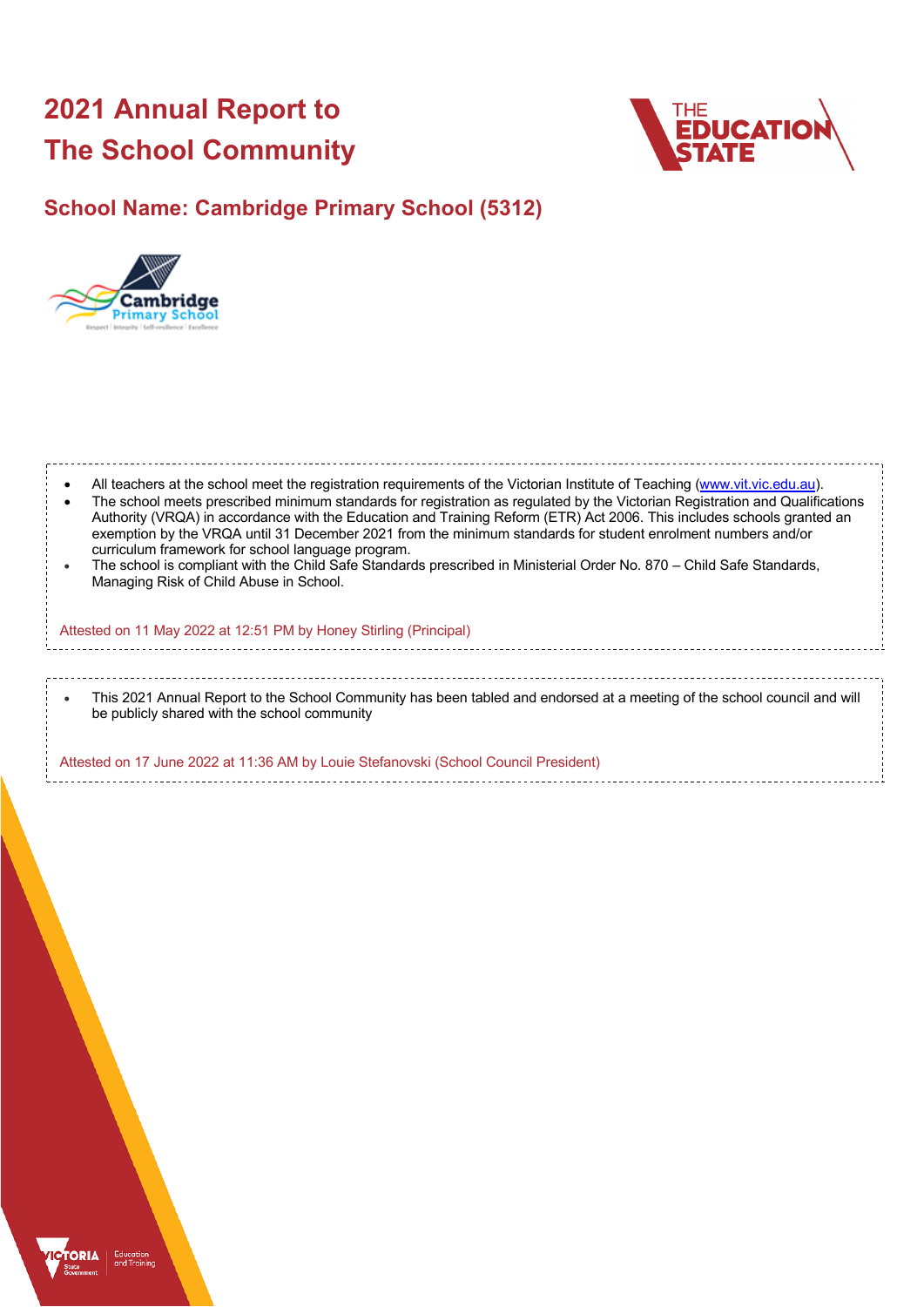

## How to read the Annual Report

### What does the *'About Our School'* commentary section of this report refer to?

The 'About our school' commentary provides a brief background on the school, an outline of the school's performance over the year and future directions.

The 'School Context' describes the school's vision, values and purpose. Details include the school's geographic location, size and structure, social characteristics, enrolment characteristics and special programs.

The 'Framework for Improving Student Outcomes (FISO)' section includes the improvement initiatives the school has selected and the progress they have made towards achieving them through the implementation of their School Strategic Plan and Annual Implementation Plan.

### What does the *'Performance Summary'* section of this report refer to?

The Performance Summary includes the following:

#### **School Profile**

- student enrolment information
- the school's 'Student Family Occupation and Education' category
- a summary of parent responses in the Parent Opinion Survey, shown against the statewide average for Primary schools
- school staff responses in the area of School Climate in the School Staff Survey, shown against the statewide average for Primary schools

#### **Achievement**

- English and Mathematics for Teacher Judgements against the curriculum
- English and Mathematics for National Literacy and Numeracy tests (NAPLAN).

#### **Engagement**

Student attendance at school

#### **Wellbeing**

Student responses to two areas in the Student Attitudes to School Survey:

- Sense of Connectedness
- Management of Bullying

Results are displayed for the latest year and the average of the last four years (where available). As NAPLAN tests were not conducted in 2020, the NAPLAN 4-year average is the average of 2018, 2019 and 2021 data in the 2021 Performance Summary.

### Considering COVID-19 when interpreting the Performance Summary

The Victorian community's experience of COVID-19, including remote and flexible learning, had a significant impact on normal school operations in 2020 and 2021. This impacted the conduct of assessments and surveys. Readers should be aware of this when interpreting the Performance Summary.

For example, in 2020 and 2021 school-based surveys ran under changed circumstances, and NAPLAN was not conducted in 2020. Absence and attendance data during this period may have been influenced by local processes and procedures adopted in response to remote and flexible learning.

Schools should keep this in mind when using this data for planning and evaluation purposes.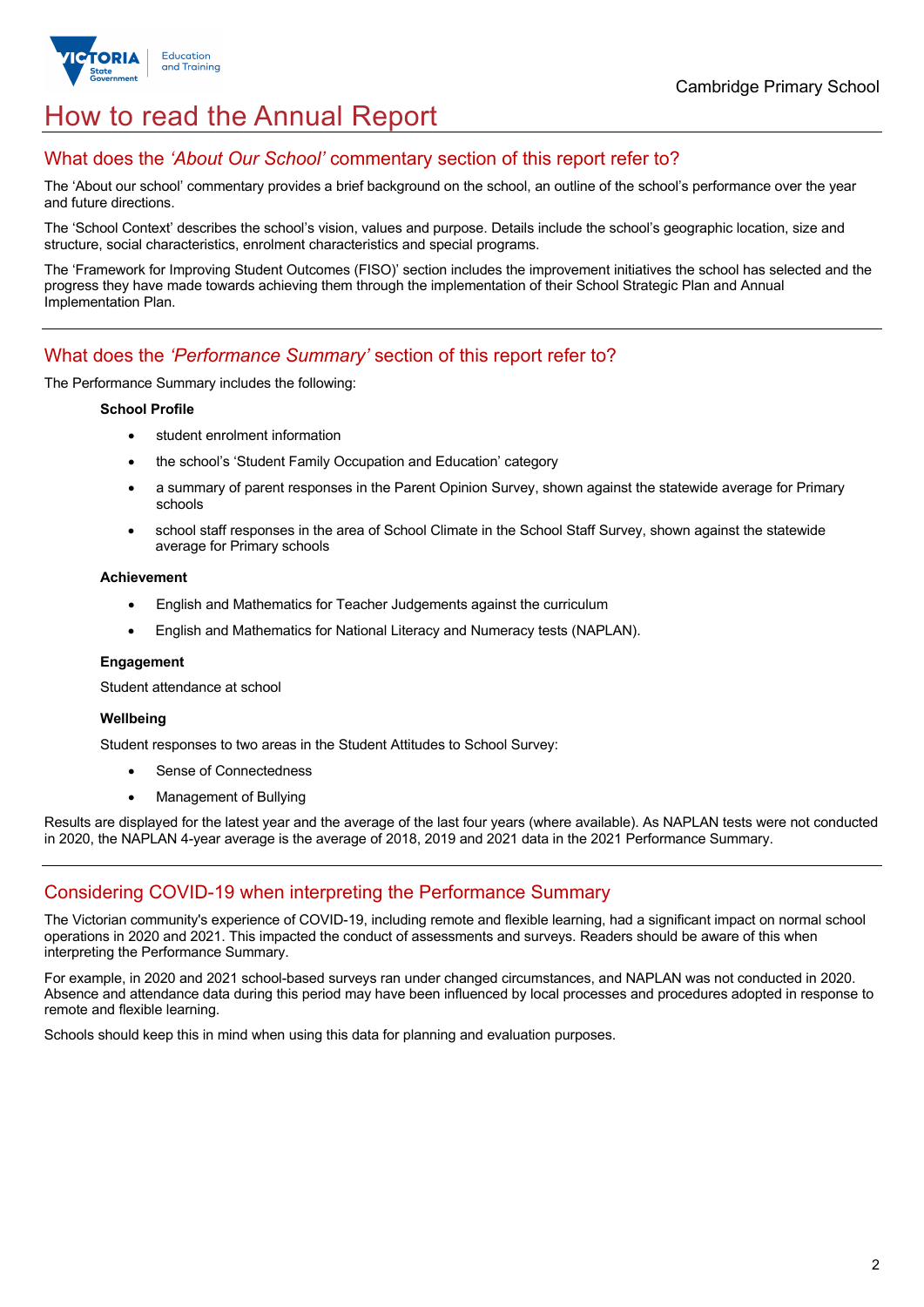

## How to read the Annual Report (continued)

#### What do *'Similar Schools'* refer to?

Similar Schools are a group of Victorian government schools with similar characteristics to the school.

This grouping of schools has been created by comparing each school's socio-economic background of students, the number of non-English speaking students and the school's size and location.

### What does *'NDP'* or '*NDA*' mean?

'NDP' refers to no data being published for privacy reasons or where there are insufficient underlying data. For example, very low numbers of participants or characteristics that may lead to identification will result in an 'NDP' label.

'NDA' refers to no data being available. Some schools have no data for particular measures due to low enrolments. There may be no students enrolled in some year levels, so school comparisons are not possible.

Note that new schools only have the latest year of data and no comparative data from previous years. The Department also recognises unique circumstances in Specialist, Select Entry, English Language, Community Schools and schools that changed school type recently, where school-to-school comparisons are not appropriate.

### What is the *'Victorian Curriculum'*?

The Victorian Curriculum F–10 sets out what every student should learn during his or her first eleven years of schooling. The curriculum is the common set of knowledge and skills required by students for life-long learning, social development and active and informed citizenship.

The Victorian Curriculum is assessed through teacher judgements of student achievement based on classroom learning.

The curriculum has been developed to ensure that school subjects and their achievement standards enable continuous learning for all students, including students with disabilities.

The 'Towards Foundation Level Victorian Curriculum' is integrated directly into the curriculum and is referred to as 'Levels A to D'.

'Levels A to D' may be used for students with disabilities or students who may have additional learning needs. These levels are not associated with any set age or year level that links chronological age to cognitive progress (i.e., there is no age expected standard of achievement for 'Levels A to D').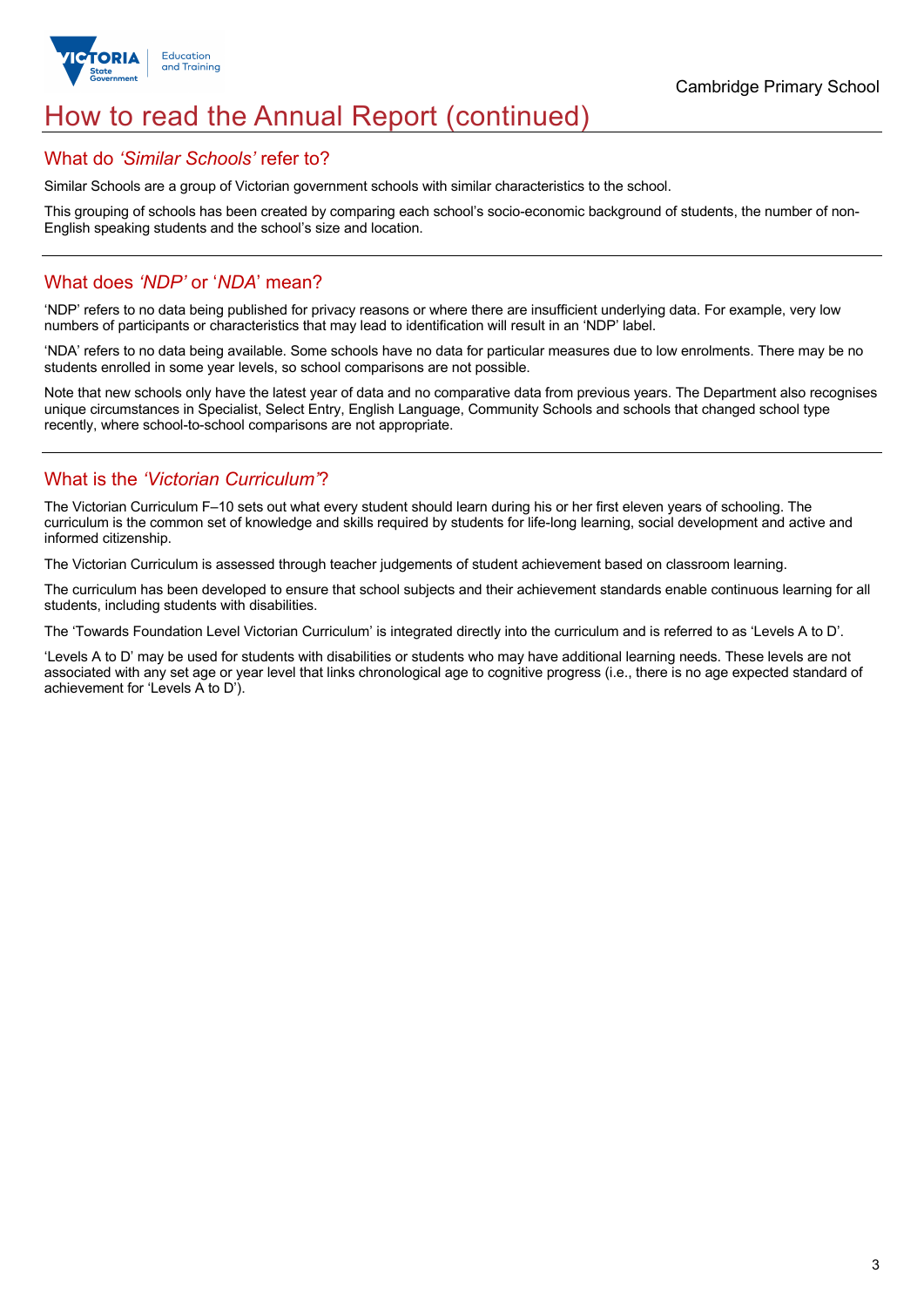

## **About Our School**

### School context

Cambridge has a long history of strong academic performance. Student's are empowered and achieve personal and collective success at Cambridge Primary School. As an exemplary school, we embody excellence and high expectations in all aspects of our learning community. Our newly formed vision statement encompasses the culture and direction of the school. "We strive to equip and empower lifelong learners that contribute collaboratively to build a positive inclusive and successful school and community."

A proud tradition, strong community values, teachers who are passionate about educational success and committed to knowing their learners, and a supportive and involved School Council and parent community means all students at Cambridge Primary School are supported to achieve to their absolute full potential. We expect our community to live by our newly developed school wide community RISE values: RESPECT INTEGRITY SELF-RESILIENCE EXCELLENCE.

It is imperative to stimulate all aspects of a child's developing and inquisitive mind. Our teachers work extremely hard to develop a curriculum that is rich and varied, ensuring all children experience a breadth of experiences to ignite interest and ensure engagement.

We have 84.7 staff at Cambridge Primary School which includes, teachers, leaders, education support officers and OSHC staff. We do not have any teachers that identify as Aboriginal or Torres Strait Islander. Teachers are focused on preparing our students for the challenges and opportunities of a changing world. Our values outline our commitment to each student's personal growth throughout their educational journey at Cambridge Primary School. Teachers provide a wide array of opportunities and genuine care and attention to every child's learning both in and out of the classroom.

Students learn in vibrant, well-resourced learning environments that promote deep, critical thinking throughout their learning. Staff are involved in on-going professional learning that enables them to practice at the cutting edge of educational thought. We are a learning community that embraces innovation, creativity and the best learning and thinking strategies for our students. We seek to provide the best research based education, developing the whole child.

All students on the program for students with disabilities have made satisfactory progress and reached the goals in their individual learning plans, heavily supported by education support staff, teachers and learning specialist. We currently do not offer specific programs for overseas students.

Located in the midst of established housing developments in Hoppers Crossing, Cambridge Primary School opened in 1992 with an enrolment of 243 children. Within two years this number more than doubled, reflecting the movement of many young families into the area at that time. This growth continued and school reached full capacity with 1040 students in 2017. Over the past 3 years, many new schools have opened in the Wyndham Network ultimately, causing a decline in enrolments at Cambridge Primary School. The school currently has a population of approximately 822 students. The school is proud of its commitment to great educational outcomes and the welfare and safety of its students and community. As our numbers begin to decrease due to the opening of new schools, slowly our facilities and outdoor spaces are not feeling so crowed.

### Framework for Improving Student Outcomes (FISO)

Curriculum planning and assessment:

A strong focus over 4 years to document and implement a guaranteed and viable curriculum to enhance student learning in reading and writing.

Evidence based high impact teaching strategies:

To develop and consistently implement an agreed instructional model that is informed by evidence-based high impact teaching strategies. (EHITS).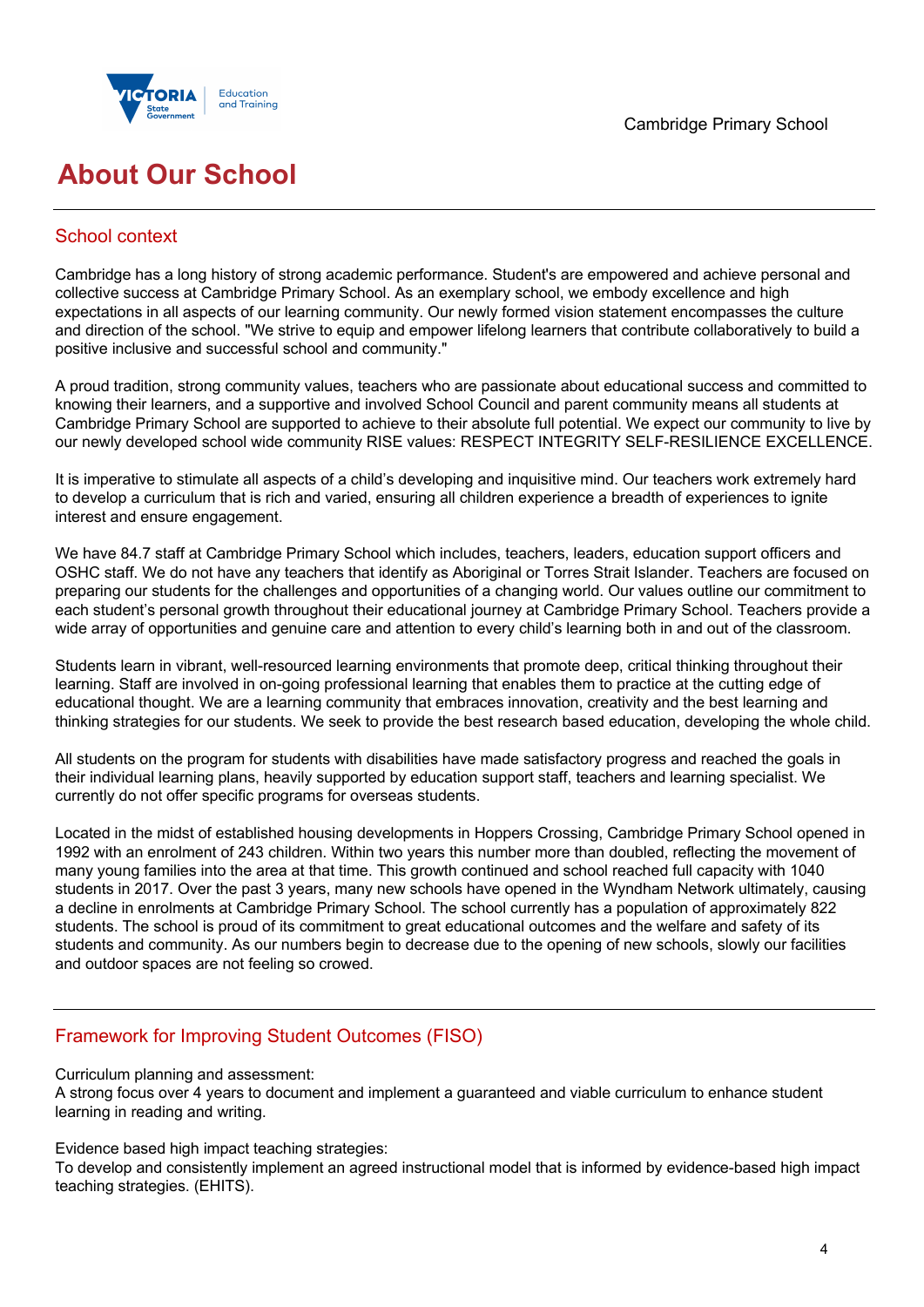

Evaluating impact on learning:

To build leadership and teacher capacity to identify and plan for student learning needs and evaluate the impact of teaching practices through professional learning communities.

Intellectual engagement and self-awareness:

To develop student learning opportunities and goals that are challenging, engaging and promote curiosity. Develop a culture of high expectations for all students.

Parents and carers as partners:

To strengthen partnerships with parents and the community that enhance students learning at the school and at home.

#### Achievement

Unfortunately, 2021 saw the school revert back to remote learning. As we had already established solid online processes and procedures from 2019, the school immediately responded by reconnecting students and families to online learning. As a school we made some adjustments to how we conducted remote learning in 2019 which saw the design of remote learning expectations so that our vision for all students to excel and have high expectations of themselves remained regardless of whether they were learning remotely.

Students responded well to the learning grids provided throughout remote learning. The learning grid curriculum focus areas included reading, writing, mathematics, humanities, art, PE, LOTE, digital technologies, PArts and wellbeing. The learning grids were student/parent friendly, learning tasks were designed with student independence in mind and the work commitments were more realistic for the DET recommended time frames. Specialist programs integrated their programs to provide a more engaging program for students. Small focus groups were conducted through video conferencing and these appeared to be successful in terms of delivering differentiated content to specific students. Differentiated learning grids were provided to students 'at risk' or vulnerable. Most teachers commented that the majority of their students were engaging via WebEx and submitting work. Teachers made phone contact with families of those students who were not engaging in online learning and hard copy work was provided for parents to collect from the school. Support was also provided by teachers and the wellbeing team to work closely with disengaged students. Online platforms were utilised to deliver curriculum content, assessment and as mentioned, differentiation. In 2021 we moved from 3 online platforms to one whole school platform.

The tutor learning program offered a great opportunity for the school to work closely with small groups to close the learning gap for identified students. Overall, the tutor learning program saw 332 students complete an 8 week cycle. The summative assessment results were outstanding, showing 93% of the students that actively participated in the tutor learning program achieved 9 months growth of learning in 8 weeks of tutoring. The school was also fortunate to receive funding to employ a Mental Health and Wellbeing Coordinator MHWC as a part of DET wellbeing pilot initiative. The MHWC proved invaluable particularly to work alongside our disadvantaged and vulnerable families.

In order to continue to provide an exemplary education for our students we believed that PLCs needed to continue to be conducted online. The school wide professional learning calendar was adjusted to ensure online PL continued for all staff throughout the lockdown. The professional learning was also modified and implemented through weekly PLCs. During a PLC day, teachers were able to work in a PL focused PLC and then break off into groups to develop the week ahead learning grids, videos and collate resources. This was done as a collective rather than individually. Overall, it was difficult to implement our KIS effectively however, I believe in regards to PLCs we have continued to work strong in this area. As much as possible, we have continued to deliver high quality professional learning through PLCs. Literacy and numeracy targets and goals will need to be adjusted to ensure we meet our 4 year target however, lesson structures were still delivered, where possible, using our instructional model.

### **Engagement**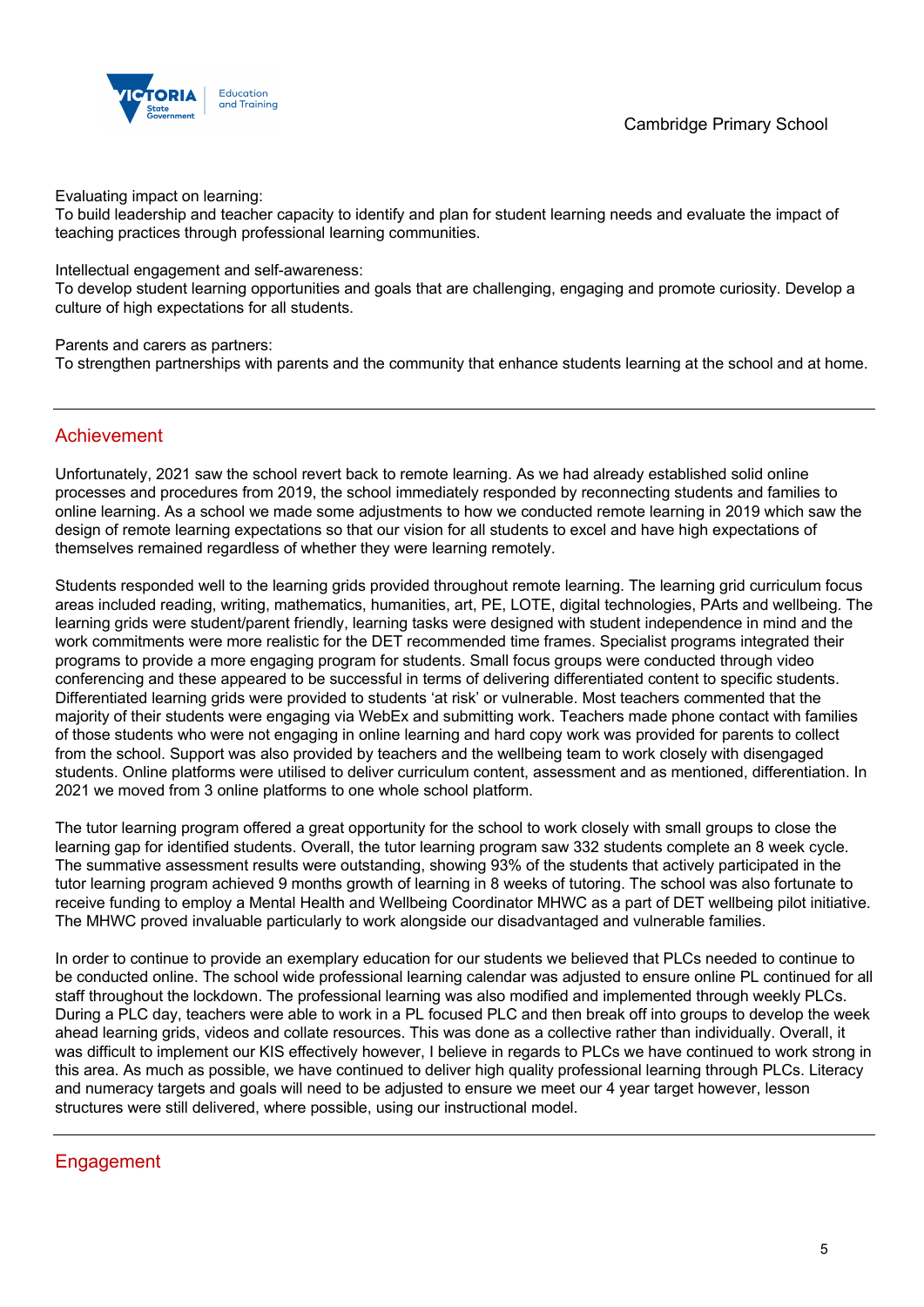### Cambridge Primary School



As a leadership we reviewed the list of students identified as 'at risk or vulnerable' and student's with 'critical attendance' concerns at the beginning of the year, prior to even going into the next major lockdown and back to remote learning. We were equipped well in advance and ready to put the wellbeing team into action if school's returned to remote learning. Once the lockdown was announced, the school was well prepared and well resourced to support the learning and wellbeing support of our most vulnerable students.

To support this work we:

Designed a monitoring plan for all identified individual students.

Made regular phone contact home each week with the students and families

Ensured all students had access to their learning via an online platform or in paper form

Provided devices for students who did not have access to a device within the first 2 weeks of lockdown

Critical attendance letters were emailed and posted home followed with a phone call and/or house visit

Provided ongoing phone support to families and provided 'how to' step by step instructions around logging in to online platforms to access and upload work.

Regular phone calls to families in the first 4 weeks was essential in gaining an understanding of how things were running at home and so immediate adjustments could be made.

Utilised the strengths of the MHWC and student engagement wellbeing AP to provide continued support to families and access to the school's school speech pathologist, SSSO contacts and solutions to improve online attendance. Conducted regular meetings with SSSO

Continued to develop and implement ILPs SSGs

Made adiustments to how onsite students were being monitored to ensure they continued to receive an outstanding education and access to teacher feedback

Identified students who were not engaging in remote learning and for many onsite learning was offered to support struggling families. Alternatively, modified learning grids were provided, online face to face support with teachers and regular contact with the families was necessary to ensure no student was left behind.

Provided SSGs meetings for families to focus their attention with specific learning. Integration Aid attended webex learning meetings to support students

The majority of our students were engaging in remote learning but expressed their desire to return to onsite learning. They missed their friends and teachers. Teachers created more frequent opportunities for students to interact in a fun way online.

Staff and parent surveys continued to be invaluable. They allowed us to monitor workload and put in the necessary supports as required.

Teachers conducted student surveys and made personal adjustments based on this feedback.

In 2021 98% of absences were recorded as explained with only 2% unexplained. We continue to have a high number of extended absences due to long family holidays overseas. The current attendance rate has shown little growth and continues to sit around the 90% to 94% from years prep to year 6. The school used a range of strategies to engage with direct phone contact, emails and letters to raise attendance concerns. All students who did not attend school were referred to the student engagement and wellbeing assistant principal to follow up and design, with the parents, a return to school plan.

### **Wellbeing**

The wellbeing priority of the school continues to have a strong focus on staff self care and wellbeing and providing the right wellbeing supports for all students and families, particularly those experiencing difficulties.

A return to remote learning had the potential to widen and challenge the connection between the home, school and the wider community even further. It was essential we initiate the successful activities implemented in 2019 to keep the connections between home and school strong. These were promoted through all communication mediums. Some examples are: Cambridge Has Got Talent Show, Lego Competition, weekly themed assemblies, monthly activities (book week, science week, daffodil day, cupcake making day etc). All families were encouraged to join into the activities and post pictures on our FB page. Our school newsletter continued to be distributed throughout remote learning to ensure continuity and familiarity. The student engagement and wellbeing team monitored 'at risk' and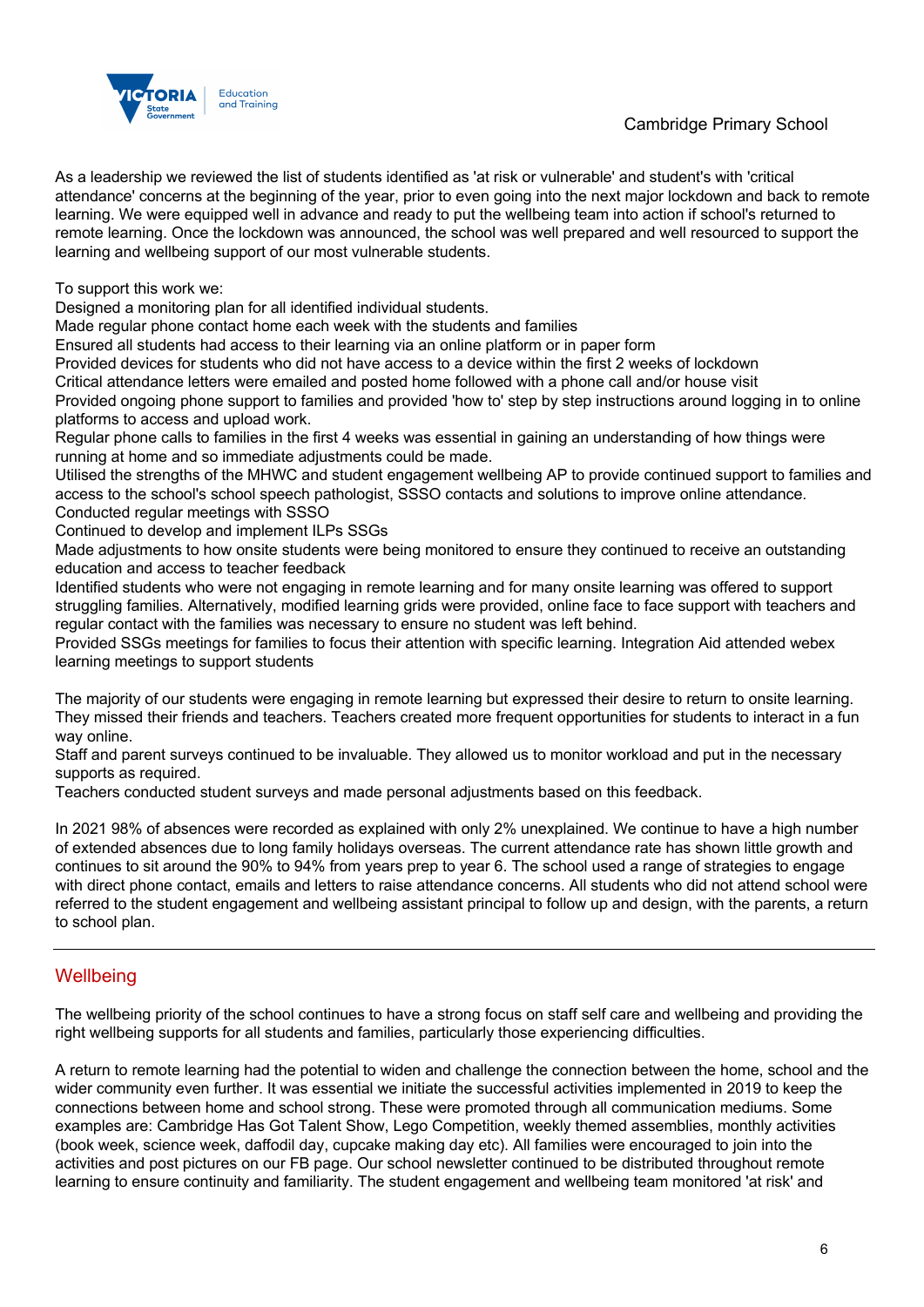

vulnerable students and their families with regular contact. Classroom teachers were instrumental in providing wellbeing support for our students. Parent and student surveys were conducted throughout remote learning and adjustments were made based on the survey data.

We conducted weekly online staff meetings. These proved valuable in terms of bringing all teams together to connect, catch up, debrief. Our staff meetings had a strong focus on staff wellbeing. We developed a range of ways to stay connected with staff and let them know they were important and valued. Gifts were left in pigeon holes, virtual e-cards were sent to encourage and support staff. A staff survey was conducted to ascertain how staff were feeling during remote learning so that leaders could touch base with individual staff members. The survey data was discussed as a whole staff to unpack recommendations, share ideas across teams and put supports in place.

### Finance performance and position

The school finished in a positive financial position with a surplus. Of the surplus the school has an operating reserve of \$192,984

Equity funding of \$149,459 was received and has been utilised in strengthening the literacy and numeracy supports for disadvantage and vulnerable students. These include: teachers employed to teach intensive programs in small focus groups, speech pathology and resourcing for programs.

PSD funding of \$271,501.75 was received and utilised in supporting students with disability and/or additional needs. These include: Education support staff, speech pathology, OT, resources to support effective differentiation. The school has set aside funds to complete multiple upgrades within the school:

- Upgrades to existing playgrounds and the development of new sporting play areas for years 3-6.
- Upgrade to old school gymnasium.
- The school used the Wellbeing pilot program funding to employ a full time MHWC.
- 3 x learning specialist were rolled for a further 12 months

4 x tutor lead teachers were employed to deliver the tutor learning program to over 300 students

#### **For more detailed information regarding our school please visit our website at https://cambridgeps.vic.edu.au/**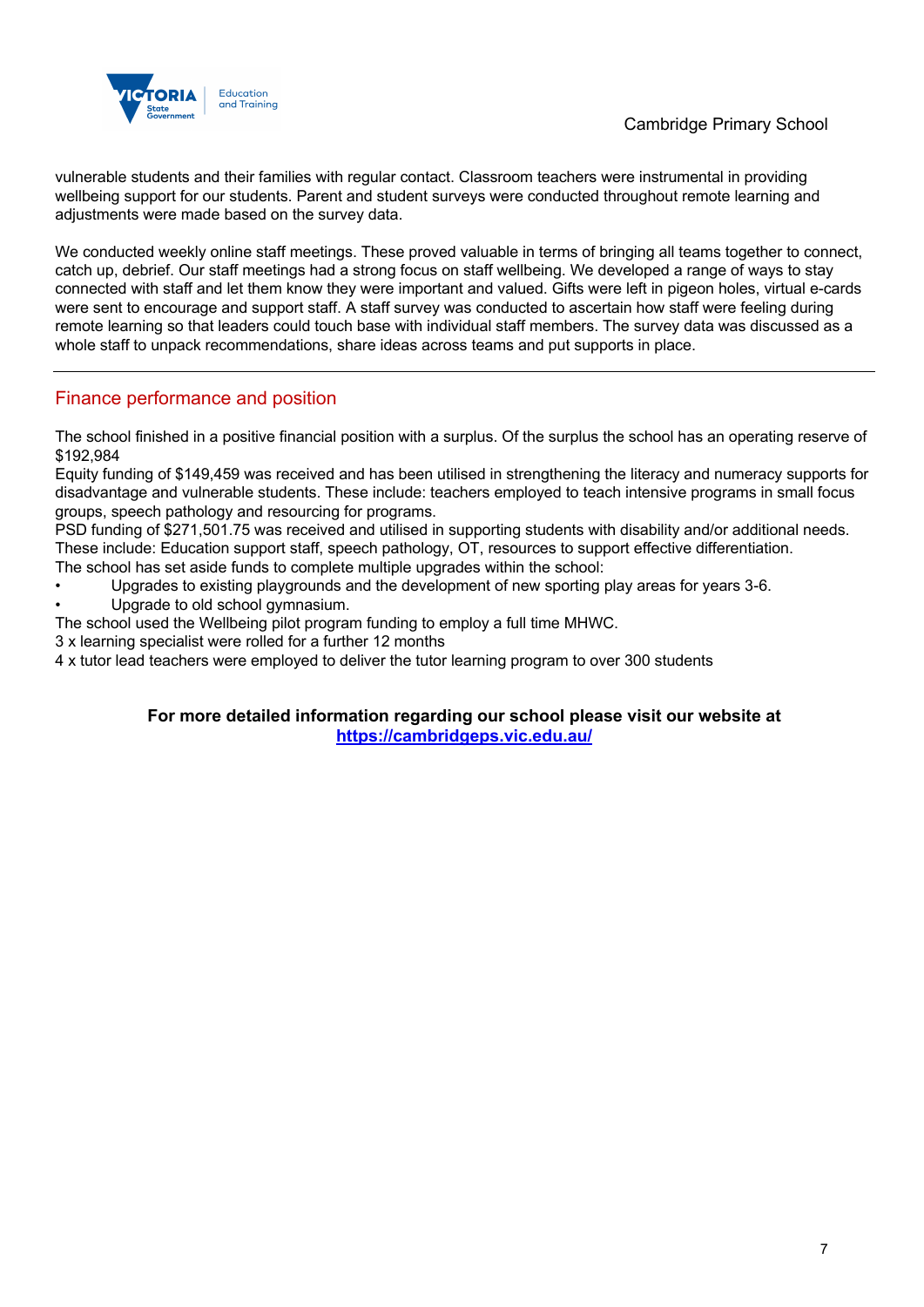

# **Performance Summary**

The Performance Summary for government schools provides an overview of how this school is contributing to the objectives of the Education State and how it compares to other Victorian government schools.

All schools work in partnership with their school community to improve outcomes for children and young people. Sharing this information with parents and the wider school community helps to support community engagement in student learning, a key priority of the Framework for Improving Student Outcomes.

Refer to the 'How to read the Annual Report' section for help on how to interpret this report.

### SCHOOL PROFILE

#### **Enrolment Profile**

A total of 906 students were enrolled at this school in 2021, 447 female and 459 male.

47 percent of students had English as an additional language and 1 percent were Aboriginal or Torres Strait Islander.

#### **Overall Socio-Economic Profile**

The overall school's socio-economic profile is based on the school's Student Family Occupation and Education index (SFOE).

SFOE is a measure of socio-educational disadvantage of a school, based on educational and employment characteristics of the parents/carers of students enrolled at the school. Possible SFOE band values are: Low, Low-Medium, Medium and High. A 'Low' band represents a low level of socio-educational disadvantage, a 'High' band represents a high level of socio-educational disadvantage.

This school's SFOE band value is: Low - Medium

#### **Parent Satisfaction Summary**

The percent endorsement by parents on their school satisfaction level, as reported in the annual Parent Opinion Survey.

Percent endorsement indicates the percent of positive responses (agree or strongly agree) from parents who responded to the survey.



#### **School Staff Survey**

The percent endorsement by staff on School Climate, as reported in the annual School Staff Survey.

Percent endorsement indicates the percent of positive responses (agree or strongly agree) from staff who responded to the survey. Data is suppressed for schools with three or less respondents to the survey for confidentiality reasons.

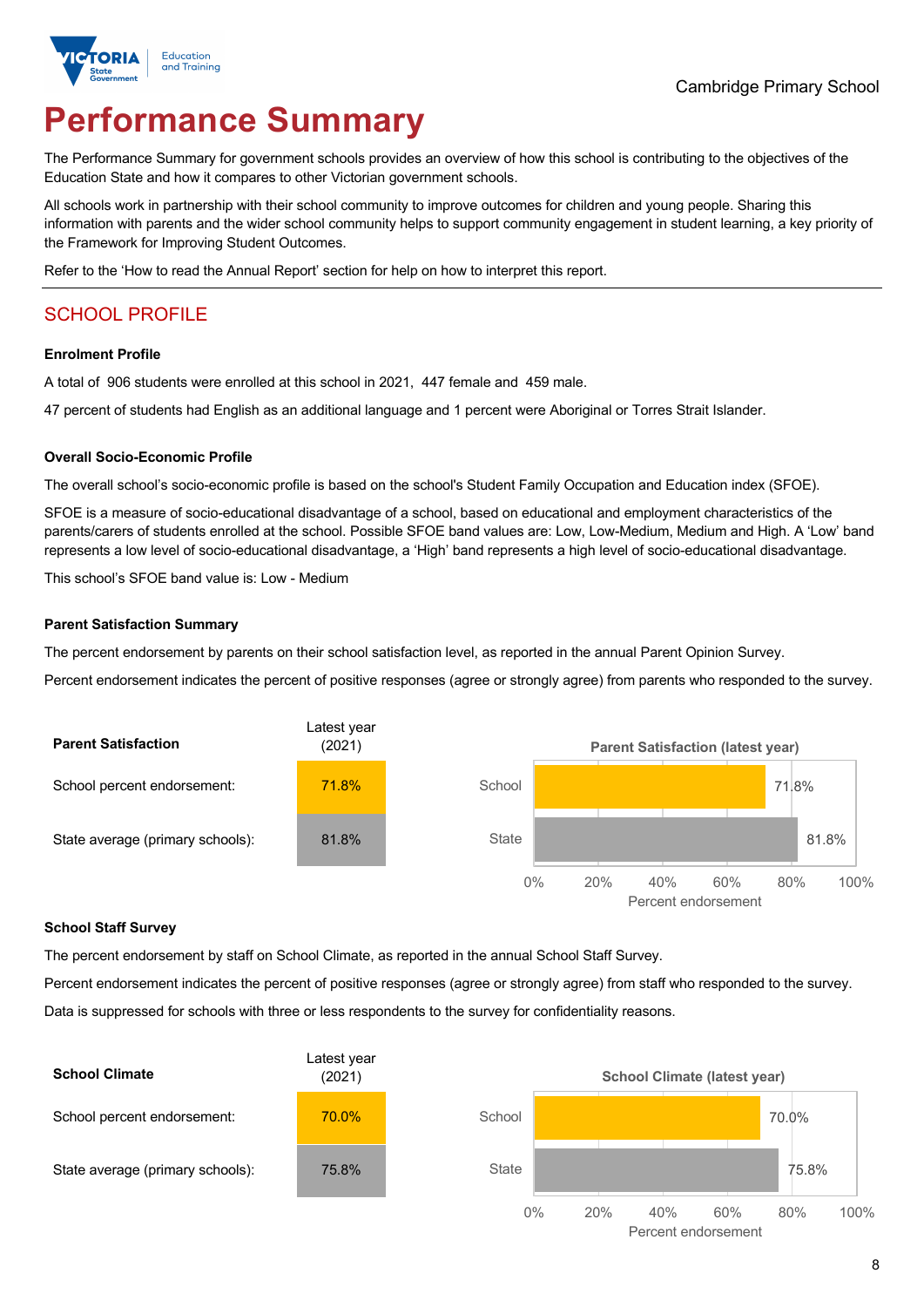

### ACHIEVEMENT

*Key: 'Similar Schools' are a group of Victorian government schools that are like this school, taking into account the school's socioeconomic background of students, the number of non-English speaking students and the size and location of the school.*

#### **Teacher Judgement of student achievement**

Percentage of students working at or above age expected standards in English and Mathematics.



Percent students at or above age expected level

| <b>Mathematics</b><br>Years Prep to 6                             | Latest year<br>(2021) |  |  |
|-------------------------------------------------------------------|-----------------------|--|--|
| School percent of students at or above age<br>expected standards: | 78.1%                 |  |  |
| Similar Schools average:                                          | 84.2%                 |  |  |
| State average:                                                    | 84.9%                 |  |  |

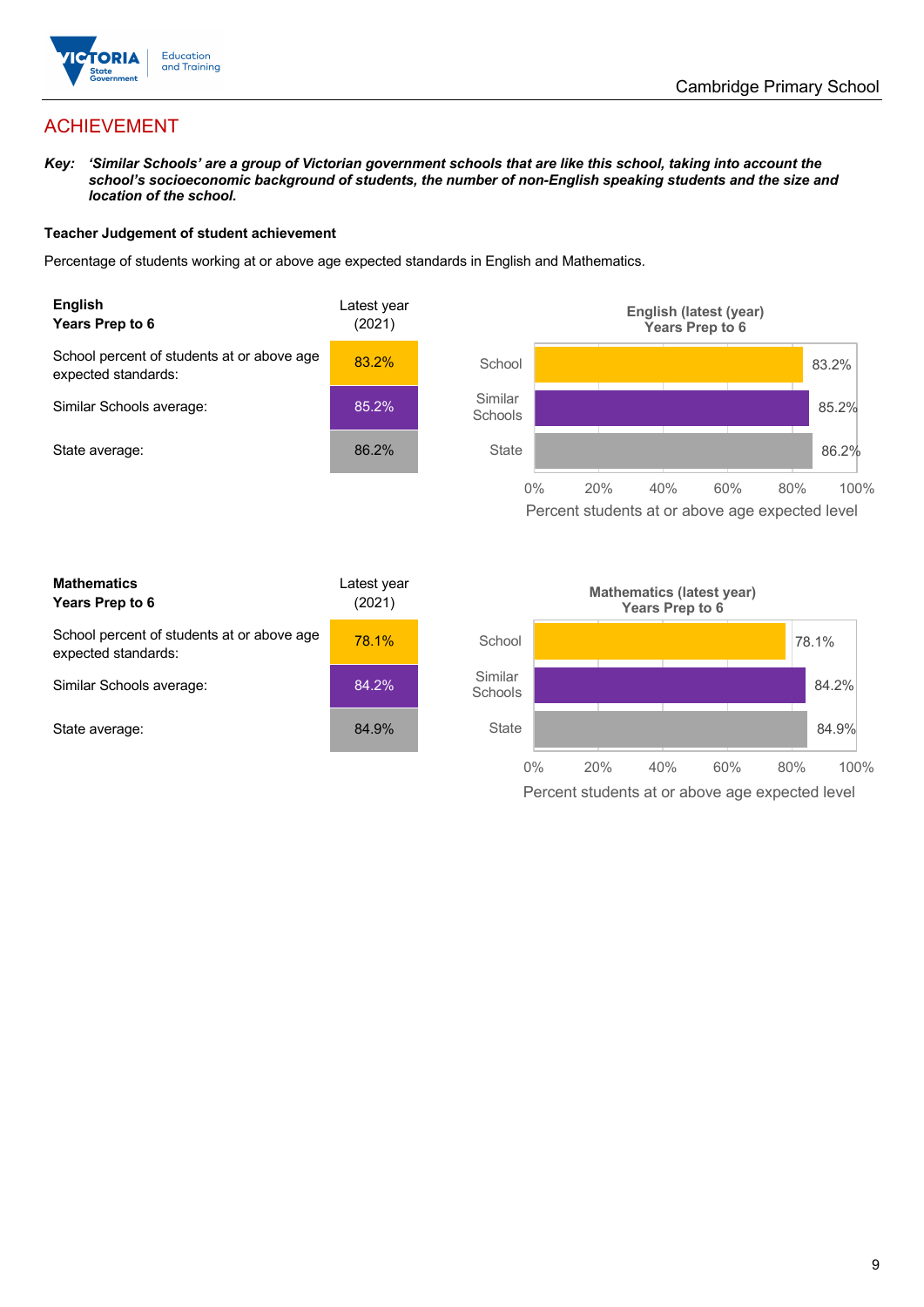

### ACHIEVEMENT (continued)

*Key: 'Similar Schools' are a group of Victorian government schools that are like this school, taking into account the school's socioeconomic background of students, the number of non-English speaking students and the size and location of the school.*

#### **NAPLAN**

Percentage of students in the top three bands of testing in NAPLAN.

Note: NAPLAN tests were not conducted in 2020, hence the 4-year average is the average of 2018, 2019 and 2021 data.

| <b>Reading</b><br>Year <sub>3</sub>               | Latest year<br>(2021) | 4-year<br>average |                    | <b>NAPLAN Reading (latest year)</b><br>Year <sub>3</sub>                   |
|---------------------------------------------------|-----------------------|-------------------|--------------------|----------------------------------------------------------------------------|
| School percent of students in<br>top three bands: | 83.9%                 | 83.4%             | School             | 83.9%                                                                      |
| Similar Schools average:                          | 76.9%                 | 75.5%             | Similar<br>Schools | 76.9%                                                                      |
| State average:                                    | 76.9%                 | 76.5%             | <b>State</b>       | 76.9%                                                                      |
|                                                   |                       |                   | $0\%$              | 20%<br>40%<br>60%<br>80%<br>100%<br>Percent of students in top three bands |
| <b>Reading</b><br>Year 5                          | Latest year<br>(2021) | 4-year<br>average |                    | <b>NAPLAN Reading (latest year)</b><br>Year 5                              |
| School percent of students in<br>top three bands: | 79.6%                 | 72.3%             | School             | 79.6%                                                                      |
| Similar Schools average:                          | 67.3%                 | 63.8%             | Similar<br>Schools | 67.3%                                                                      |
| State average:                                    | 70.4%                 | 67.7%             | <b>State</b>       | 70.4%                                                                      |
|                                                   |                       |                   | $0\%$              | 20%<br>40%<br>60%<br>80%<br>100%<br>Percent of students in top three bands |
| <b>Numeracy</b><br>Year <sub>3</sub>              | Latest year<br>(2021) | 4-year<br>average |                    | <b>NAPLAN Numeracy (latest year)</b><br>Year <sub>3</sub>                  |
| School percent of students in<br>top three bands: | 75.0%                 | 77.5%             | School             | 75.0%                                                                      |
| Similar Schools average:                          | 64.9%                 | 65.0%             | Similar<br>Schools | 64.9%                                                                      |
| State average:                                    | 67.6%                 | 69.1%             | State              | 67.6%                                                                      |
|                                                   |                       |                   | $0\%$              | 20%<br>40%<br>60%<br>80%<br>100%<br>Percent of students in top three bands |
| <b>Numeracy</b><br>Year 5                         | Latest year<br>(2021) | 4-year<br>average |                    | <b>NAPLAN Numeracy (latest year)</b><br>Year 5                             |
| School percent of students in<br>top three bands: | 66.2%                 | 62.5%             | School             | 66.2%                                                                      |
| Similar Schools average:                          | 57.8%                 | 56.4%             | Similar<br>Schools | 57.8%                                                                      |
| State average:                                    | 61.6%                 | 60.0%             | <b>State</b>       | 61.6%                                                                      |
|                                                   |                       |                   | $0\%$              | 20%<br>80%<br>100%<br>40%<br>60%                                           |

Percent of students in top three bands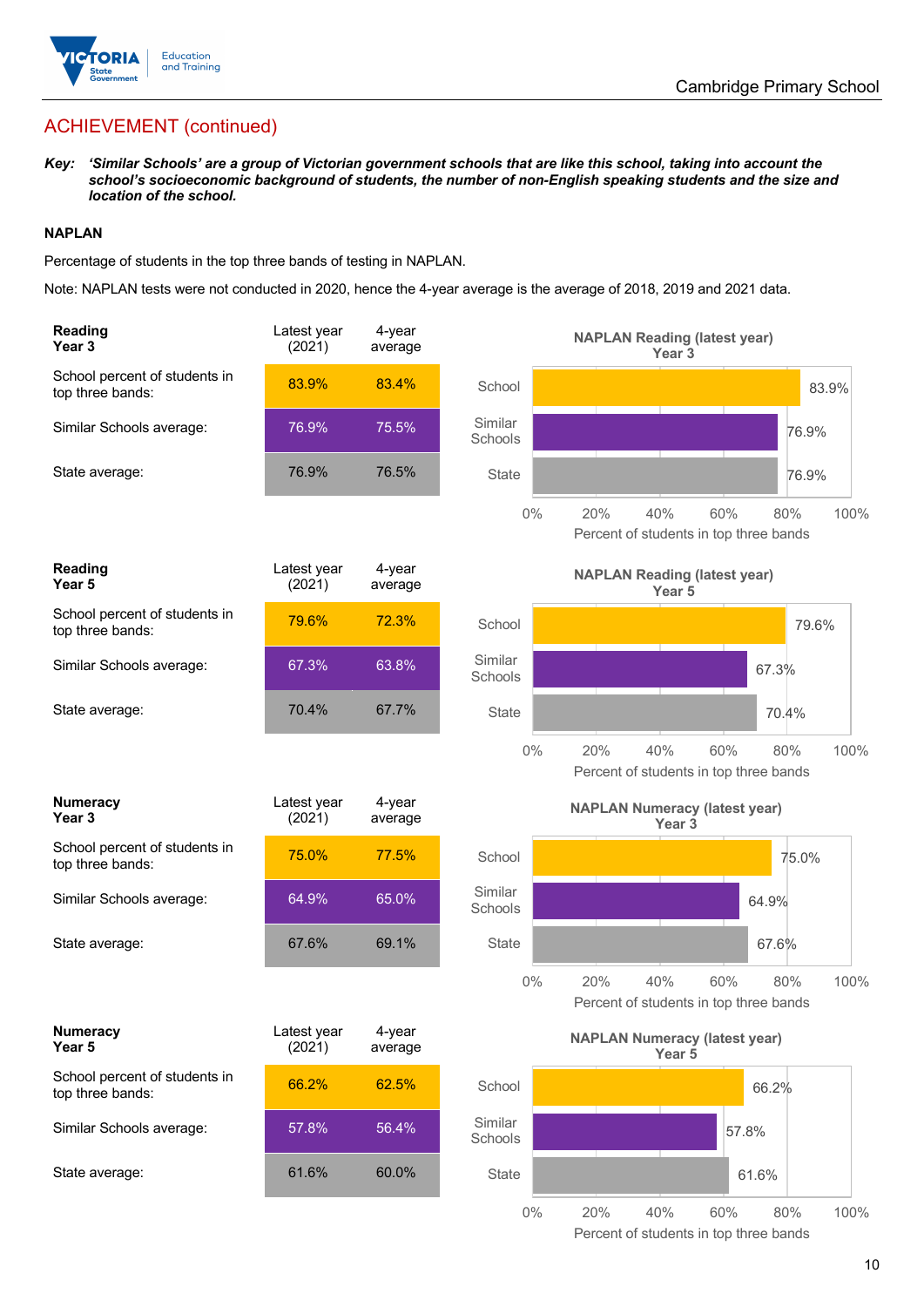

### Cambridge Primary School

### ACHIEVEMENT (continued)

#### **NAPLAN Learning Gain**

NAPLAN learning gain is determined by comparing a student's current year result relative to the results of all 'similar' Victorian students (i.e., students in all sectors in the same year level who had the same score two years prior). If the current year result is in the top 25 percent, their gain level is categorised as 'High'; middle 50 percent is 'Medium'; bottom 25 percent is 'Low'.

#### **Learning Gain Year 3 (2019) to Year 5 (2021)**

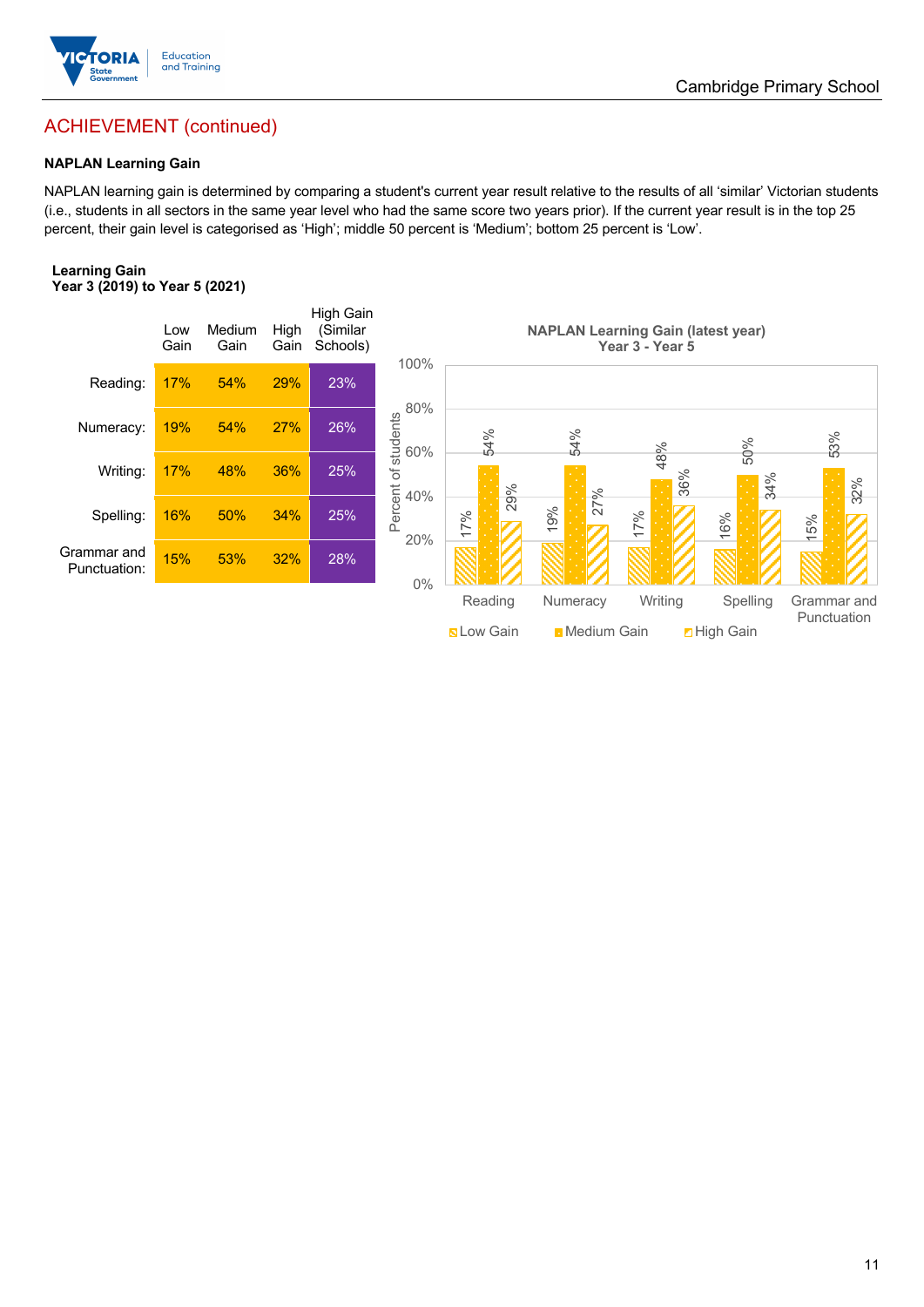

### ENGAGEMENT

*Key: 'Similar Schools' are a group of Victorian government schools that are like this school, taking into account the school's socioeconomic background of students, the number of non-English speaking students and the size and location of the school.*

#### **Average Number of Student Absence Days**

Absence from school can impact on students' learning. Common reasons for non-attendance include illness and extended family holidays. Absence and attendance data in 2020 and 2021 may have been influenced by COVID-19.



#### **Attendance Rate (latest year)**

|                                             | Prep | Year 1 | Year 2 | Year 3 | Year 4 | Year 5 | Year 6 |
|---------------------------------------------|------|--------|--------|--------|--------|--------|--------|
| Attendance Rate by year level<br>$(2021)$ : | 92%  | 93%    | 91%    | 92%    | 92%    | 93%    | 91%    |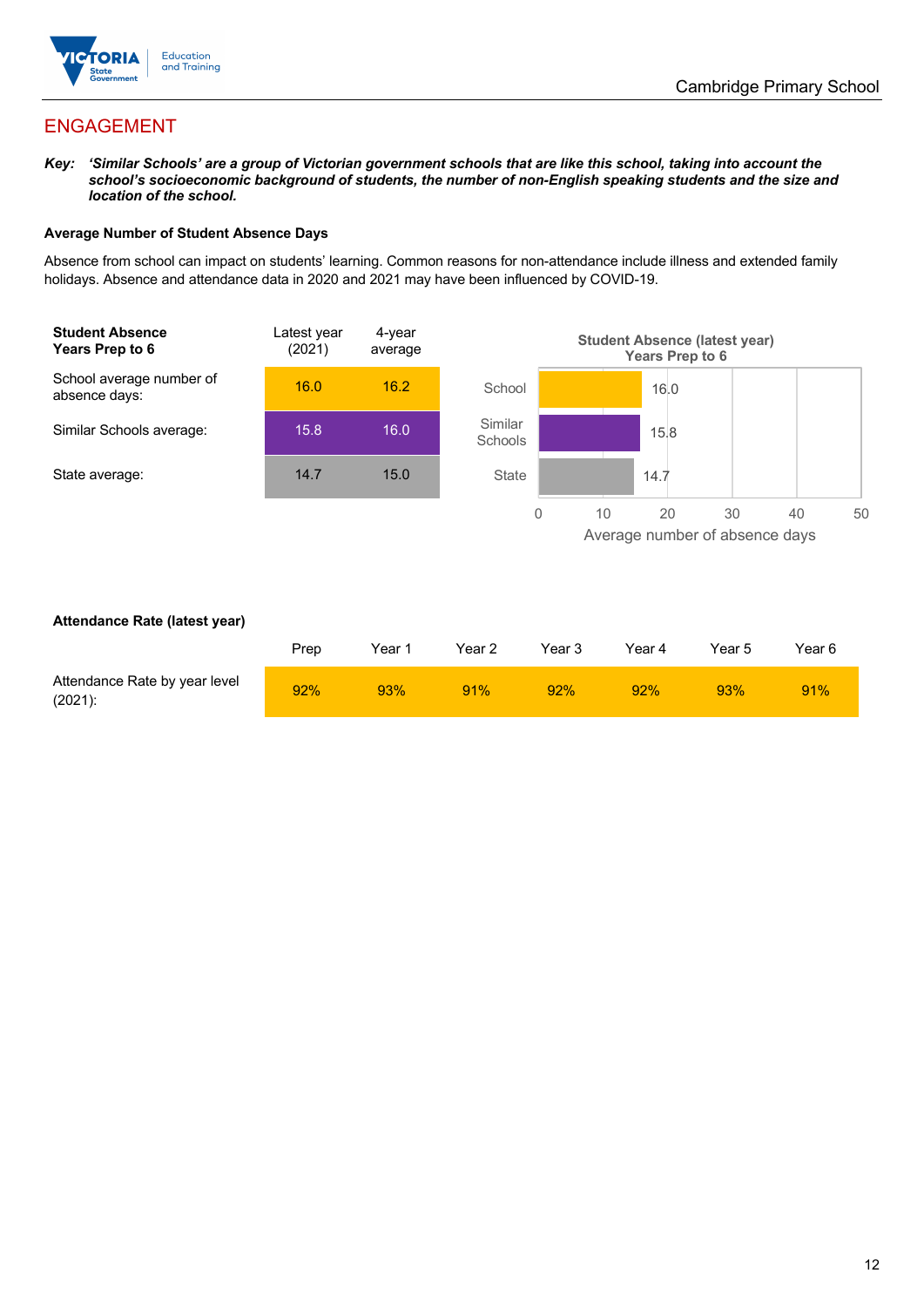

### WELLBEING

*Key: 'Similar Schools' are a group of Victorian government schools that are like this school, taking into account the*  school's socioeconomic background of students, the number of non-English speaking students and the size and *location of the school.*

#### **Student Attitudes to School – Sense of Connectedness**

The percent endorsement on Sense of Connectedness factor, as reported in the Attitudes to School Survey completed annually by Victorian government school students, indicates the percent of positive responses (agree or strongly agree).



*Due to lower participation rates, differences in the timing of the survey/length of survey period and the general impact of Covid19 across 2020 and 2021, data are often not comparable with previous years or within similar school groups. Care should be taken when interpreting these results.*



#### **Student Attitudes to School – Management of Bullying**

The percent endorsement on Management of Bullying factor, as reported in the Attitudes to School Survey completed annually by Victorian government school students, indicates the percent of positive responses (agree or strongly agree).

| <b>Management of Bullying</b><br>Years 4 to 6 | Latest year<br>(2021) | 4-year<br>average |  |
|-----------------------------------------------|-----------------------|-------------------|--|
| School percent endorsement:                   | 79.1%                 | 82.6%             |  |
| Similar Schools average:                      | 76.9%                 | 78.3%             |  |
| State average:                                | 78.4%                 | 79.7%             |  |

*Due to lower participation rates, differences in the timing of the survey/length of survey period and the general impact of Covid19 across 2020 and 2021, data are often not comparable with previous years or within similar school groups. Care should be taken when interpreting these results.*

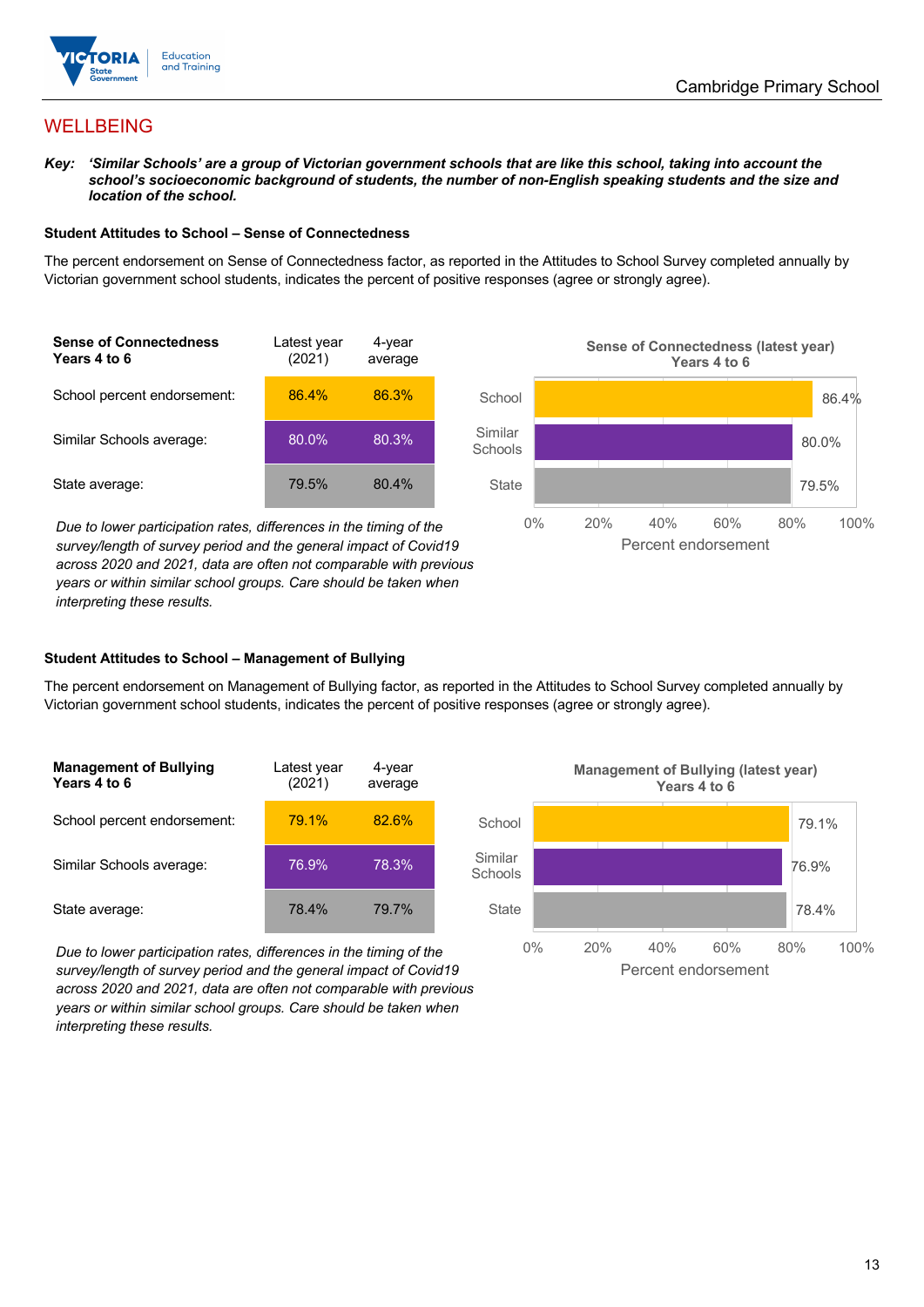

# **Financial Performance and Position**

FINANCIAL PERFORMANCE - OPERATING STATEMENT SUMMARY FOR THE YEAR ENDING 31 DECEMBER, 2021

| <b>Revenue</b>                  | <b>Actual</b> |
|---------------------------------|---------------|
| <b>Student Resource Package</b> | \$7,409,308   |
| Government Provided DET Grants  | \$720,604     |
| Government Grants Commonwealth  | \$272,679     |
| Government Grants State         | \$0           |
| <b>Revenue Other</b>            | \$21,086      |
| <b>Locally Raised Funds</b>     | \$312,722     |
| <b>Capital Grants</b>           | \$0           |
| <b>Total Operating Revenue</b>  | \$8,736,398   |

| Equity $1$                                          | <b>Actual</b> |
|-----------------------------------------------------|---------------|
| Equity (Social Disadvantage)                        | \$149,459     |
| Equity (Catch Up)                                   | \$0           |
| <b>Transition Funding</b>                           | \$0           |
| Equity (Social Disadvantage – Extraordinary Growth) | \$0           |
| <b>Equity Total</b>                                 | \$149,459     |

| <b>Expenditure</b>                    | <b>Actual</b> |
|---------------------------------------|---------------|
| Student Resource Package <sup>2</sup> | \$7,532,090   |
| Adjustments                           | \$0           |
| <b>Books &amp; Publications</b>       | \$11,109      |
| Camps/Excursions/Activities           | \$56,657      |
| <b>Communication Costs</b>            | \$9,586       |
| Consumables                           | \$92,176      |
| Miscellaneous Expense <sup>3</sup>    | \$52,968      |
| <b>Professional Development</b>       | \$6,208       |
| Equipment/Maintenance/Hire            | \$154,208     |
| <b>Property Services</b>              | \$334,106     |
| Salaries & Allowances <sup>4</sup>    | \$369,820     |
| <b>Support Services</b>               | \$235,956     |
| Trading & Fundraising                 | \$89,590      |
| Motor Vehicle Expenses                | \$60          |
| <b>Travel &amp; Subsistence</b>       | (\$37)        |
| <b>Utilities</b>                      | \$60,880      |
| <b>Total Operating Expenditure</b>    | \$9,005,377   |
| <b>Net Operating Surplus/-Deficit</b> | ( \$268, 979) |
| <b>Asset Acquisitions</b>             | \$0           |

(1) The equity funding reported above is a subset of the overall revenue reported by the school.

(2) Student Resource Package Expenditure figures are as of 24 Feb 2022 and are subject to change during the reconciliation process.

(3) Miscellaneous Expenses include bank charges, administration expenses, insurance and taxation charges.

(4) Salaries and Allowances refers to school-level payroll.